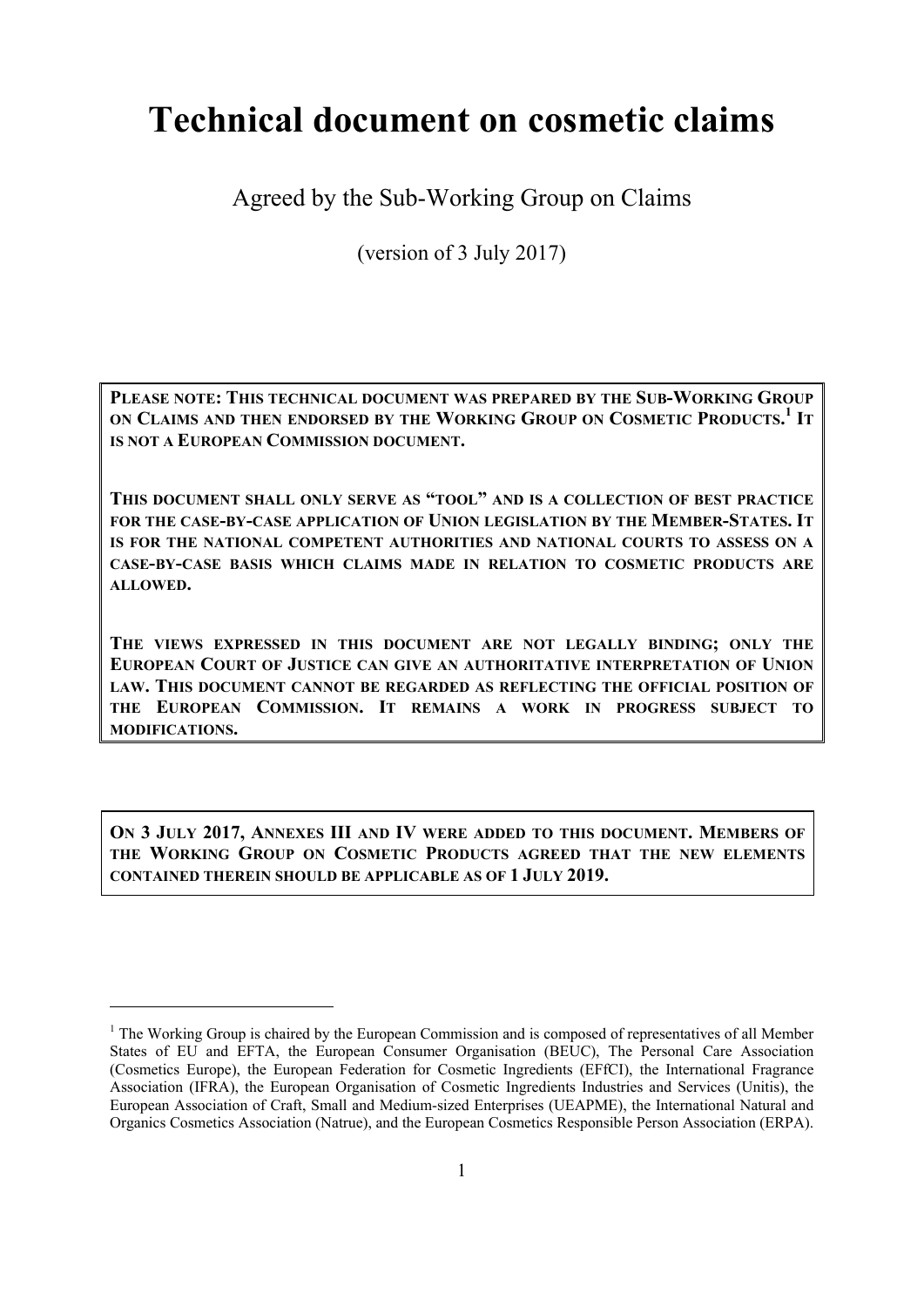The purpose of this document is to provide guidance for the application of Commission Regulation (EU) No 655/2013 laying down common criteria for the justification of claims used in relation to cosmetic products.

Based on Article 20 of Regulation (EC) No 1223/2009 on cosmetic products ('CPR'), Commission Regulation (EU) No 655/2013 established EU harmonised common criteria in order to assess whether or not the use of a claim is justified.

Article 20 of the CPR applies to products that fall within the definition of a cosmetic product under Article 2 of the  $CPR<sup>2</sup>$ . The common criteria only come into play when it has been assessed that the product in question is indeed a cosmetic product. It is for the national competent authorities and national courts to decide on a case-by-case basis which regulatory framework applies.

In order to ensure harmonisation across the single market as regards qualification of products, various guidance documents have been produced by the European Commission on the delimitation between cosmetic products and other product categories (e.g. between cosmetics and medicines<sup>3</sup>, between cosmetics and biocidal products<sup>4</sup>, and between cosmetics and other products<sup>5</sup>) in order to determine whether the product falls within the definition given in Article 2. In particular, the presentation of the product<sup>6</sup> (including all communication mediums) and the manufacturer's intended purpose should ensure that the cosmetic product falls within the definition laid down in Article 2 of the CPR.

The Commission adopted recommendations on the efficacy of sunscreen products and related claims<sup>7</sup> which were inspired by the same principles as those illustrated in Commission Regulation (EU) No 655/2013.

In accordance with Article 5 of the CPR, the responsible person should ensure compliance with Article 20 of the CPR and with the common criteria set out in Commission Regulation (EU) No 655/2013.

According to Article 6(1) of the CPR, distributors also have a duty to act with due care, in the context of their activities. Distributors should translate any claim provided by the responsible person in a way that keeps the essence of the claim, otherwise they become the responsible

<sup>&</sup>lt;sup>2</sup> According to Article 2 of the CPR a cosmetic product is 'any substance or mixture intended to be placed in contact with the external parts of the human body (epidermis, hair system, nails, lips and external genital organs) or with the teeth or the mucous membranes of the oral cavity with a view exclusively or mainly to cleaning them, perfuming them, changing their appearance, protecting them, keeping them in good condition or correcting body odours'.

<sup>&</sup>lt;sup>3</sup> Guidance document on the demarcation between the Cosmetic Products Directive 76/768/EEC and the Medicinal Products Directive 2001/83/EC as agreed between the Commission services and the competent authorities of the Member States. 4 Guidance document of the Commission services and the competent authorities of the Member States on the

borderline between Directive 98/8/EC concerning the placing on the market of biocidal products and Directive 76/768/EEC concerning cosmetic products, Version 2002/2003, revision 1 of 24 May 2004.

<sup>&</sup>lt;sup>5</sup> Manual on the scope of application of the Cosmetic Products Directive 76/768/EEC (Art. 1(1) of the Directive) Version 5.0, June 2009.<br>
<sup>6</sup> See also Directive 87/357/EEC on products which, appearing to be other than they are, endanger the health or

safety of consumers.<br><sup>7</sup> Commission Recommendation 2006/647/EC of 22 September 2006.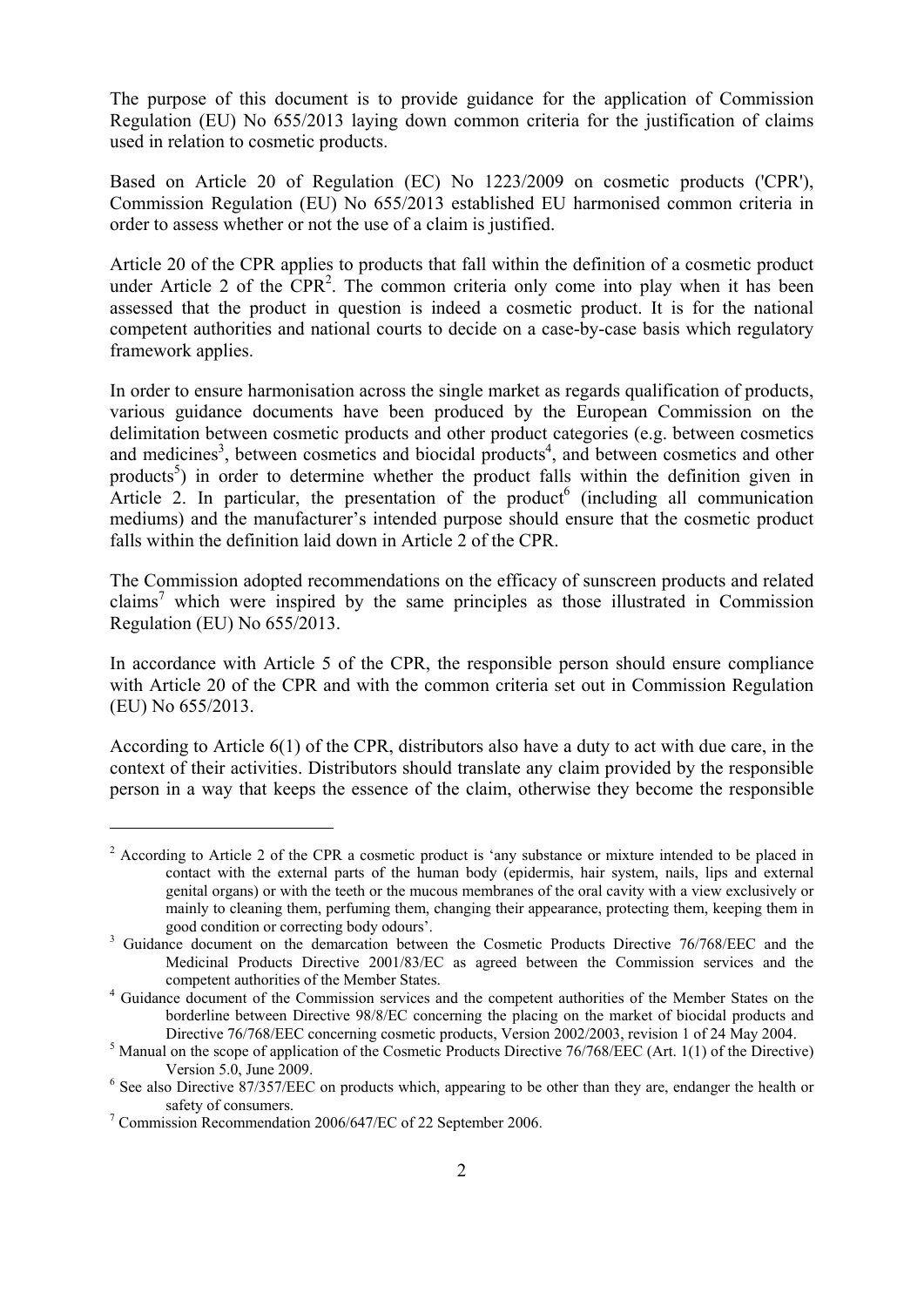person under Article 4(6) of the CPR. For this purpose, close cooperation between the responsible person and distributor should be encouraged.

Whilst ensuring that the same principles are respected throughout the EU, the common criteria are not aimed at defining and specifying the wording that can be used for cosmetic product claims. Nevertheless, the responsible person has a duty to ensure that the wording of the message communicated is in compliance with the common criteria and is consistent with the documentation in his possession for supporting the claim. If a company adapts a claim to the extent that the primary function of the notified product<sup>8</sup> is changed, it should be considered as a different product.

In accordance with Article 22 of the CPR, Member States' competent authorities should monitor compliance with Commission Regulation (EU) No 655/2013 via in-market controls of the cosmetic products made available on the market, including the appropriateness and relevance of the supporting evidence for justifying the use of claims. A common approach at Union level will facilitate administrative cooperation between the competent authorities of the Member States and prevent distortions in the internal market.

In specific cases, where the common criteria may not provide an adequate and sufficiently detailed framework for the protection of consumers and professionals from misleading claims, additional common criteria for specific types of claims should be elaborated.

Annex I to this document provides a detailed description of the common criteria established by Commission Regulation (EU) No 655/2013, including illustrative and non-exhaustive examples of claims.

Annex II to this document provides for best practices specifically related to the type of evidential support used for the justification of cosmetic claims.

Annex III to this document provides guidance for the application of the common criteria established by Commission Regulation (EU) No 655/2013 to "free from" claims, including illustrative and non-exhaustive examples of "free from" claims.

Annex IV to this document provides guidance for the application of the common criteria established by Commission Regulation (EU) No 655/2013 to the specific type of claim "hypoallergenic".

<u>.</u>

<sup>8</sup> Notified according to Art. 13(1) of Regulation 1223/2009.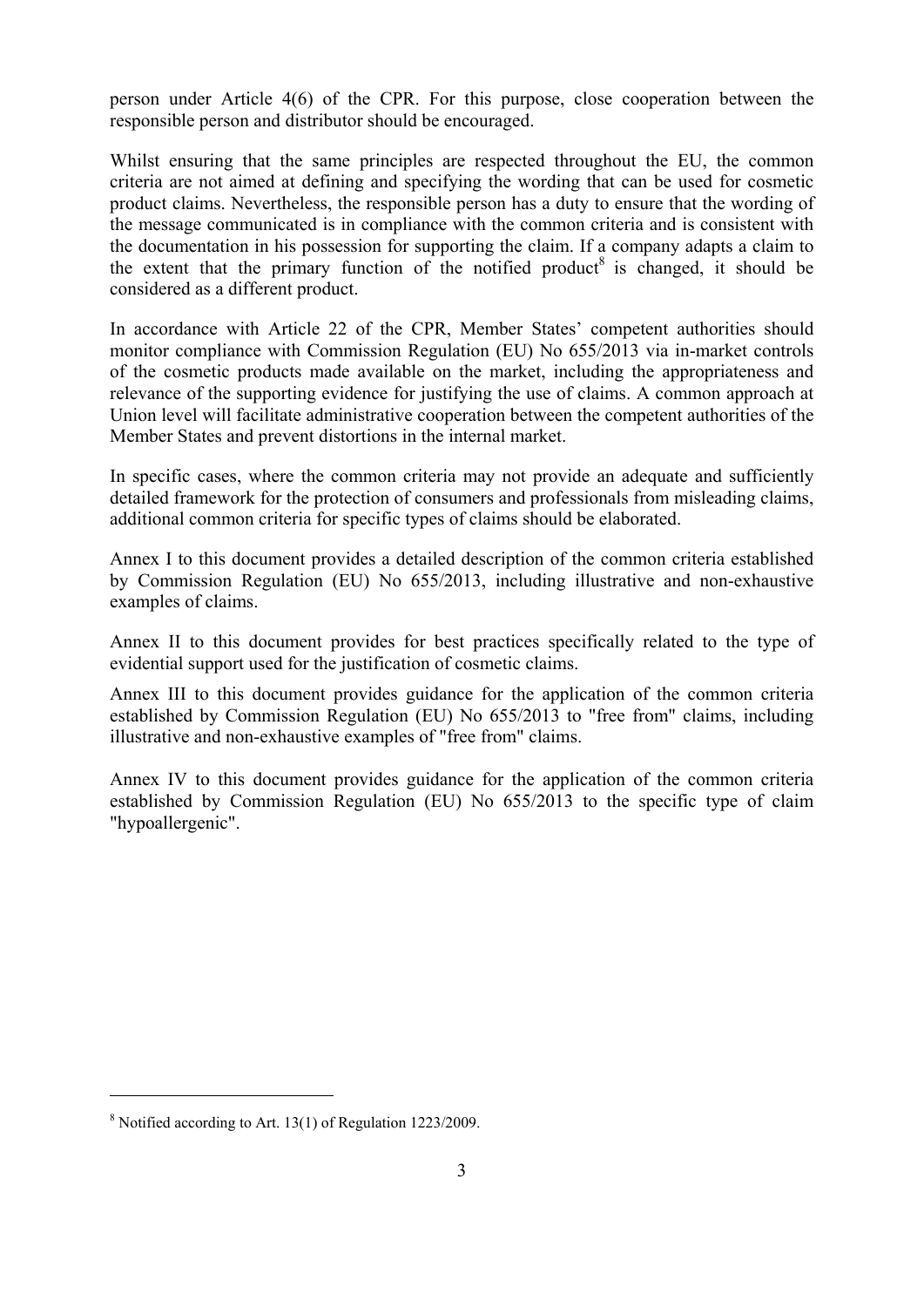# **ANNEX I**

## **Common criteria for claims used in relation to cosmetic products**

According to Commission Regulation (EU) No 655/2013 claims on cosmetic products should conform to the following common criteria:

- 1. Legal compliance
- 2. Truthfulness
- 3. Evidential support
- 4. Honesty
- 5. Fairness
- 6. Informed decision-making

These common criteria are of equal importance and are further elaborated in the table below.

| Criterion           | Description                                                                                                                                                                                                                                                                                                                                                                                                                                                                                                                                                                                                                                                                                                                                                                                                                                                       | Examples of claims (only<br>illustrative and not<br>exhaustive) and remarks                                                                                                          |
|---------------------|-------------------------------------------------------------------------------------------------------------------------------------------------------------------------------------------------------------------------------------------------------------------------------------------------------------------------------------------------------------------------------------------------------------------------------------------------------------------------------------------------------------------------------------------------------------------------------------------------------------------------------------------------------------------------------------------------------------------------------------------------------------------------------------------------------------------------------------------------------------------|--------------------------------------------------------------------------------------------------------------------------------------------------------------------------------------|
| Legal<br>compliance | Claims that indicate that the product has been<br>authorised or approved by a competent authority<br>within the Union should not be allowed since<br>a cosmetic product is allowed on the Union<br>market without any governmental approval.<br>Equally, a CE-mark should not be applied on<br>cosmetic products as this would make the<br>consumer think that they are under a regulatory<br>regime different from the Cosmetic Product<br>Regulation, except for products which fall<br>simultaneously under the cosmetics and the toys<br>legislation.<br>The acceptability of a claim should be based on<br>the perception of the average end user of<br>a cosmetic product, who is reasonably well-<br>and reasonably observent<br>informed<br>and<br>circumspect, taking into account social, cultural<br>and linguistic fatcors in the market in question. | claim 'this product<br>The<br>complies with provisions of<br>the EU cosmetics legislation'<br>allowed since<br>not<br>is.<br>all<br>products placed on the EU<br>market must comply. |
|                     | Claims which convey the idea that a product has<br>a specific benefit when this benefit is mere<br>compliance with minimum legal requirements<br>should not be allowed.                                                                                                                                                                                                                                                                                                                                                                                                                                                                                                                                                                                                                                                                                           | The claim 'skin care product<br>not contain<br>does<br>hydro-<br>quinone' is not allowed, as<br>hydroquinone is banned by<br>EU cosmetics legislation for<br>this use.               |
| Truthfulness        | Neither the general presentation of the cosmetic<br>product nor individual claims made for the<br>product should be based on false or irrelevant                                                                                                                                                                                                                                                                                                                                                                                                                                                                                                                                                                                                                                                                                                                  | claim<br>The<br>'silicone-free'<br>should not be made if the<br>product contains silicone.                                                                                           |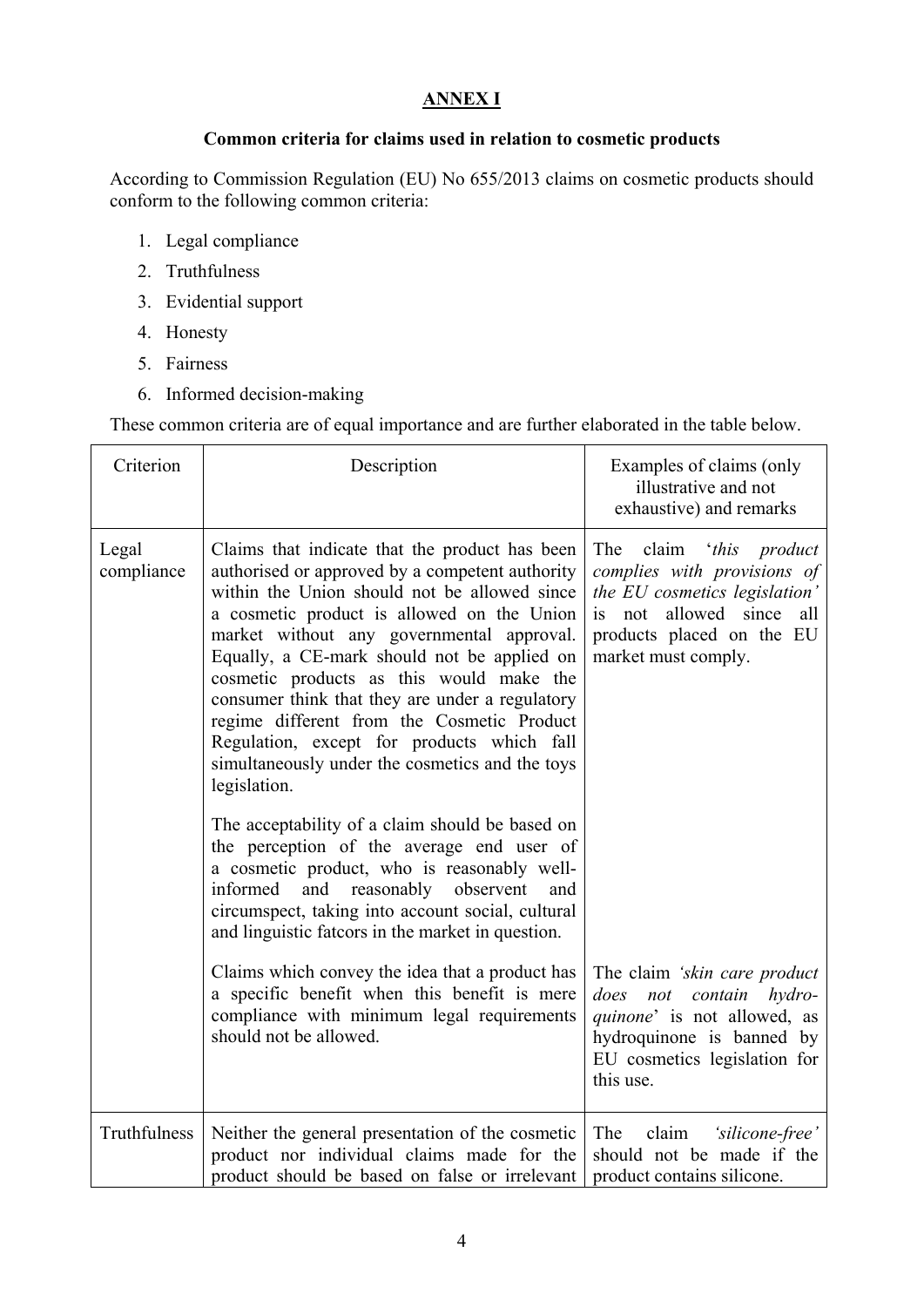|                       | information.                                                                                                                                                                                                                                                                                               | claim<br>The<br>$48$ -hour<br>hydration' is not allowed if<br>the set of evidence only<br>supports a shorter period of<br>hydration.                                            |
|-----------------------|------------------------------------------------------------------------------------------------------------------------------------------------------------------------------------------------------------------------------------------------------------------------------------------------------------|---------------------------------------------------------------------------------------------------------------------------------------------------------------------------------|
|                       | If a product claims that it contains a specific<br>ingredient, the ingredient should be deliberately<br>present.                                                                                                                                                                                           | Products<br>explicitly<br>or<br>implicitly claiming that they<br>contain honey must actually<br>contain honey, and not only<br>honey flavour, in order to be<br>truthful.       |
|                       | Ingredient claims referring to the properties of a<br>specific ingredient should not imply that the<br>finished product has the same properties when it<br>does not.                                                                                                                                       | The<br>claim<br>'contains<br><i>moisturising aloe vera'</i> or<br>prominently picturing aloe<br>vera should not be made if<br>the product itself has no<br>moisturising effect. |
|                       | Marketing communications should not imply<br>that expressions of opinions are verified claims<br>unless the opinion reflects verifiable evidence.                                                                                                                                                          |                                                                                                                                                                                 |
| Evidential<br>support | Claims for cosmetic products, whether explicit<br>or implicit, should be supported by adequate and<br>verifiable evidence regardless of the types of<br>evidential support used to substantiate them <sup>9</sup> ,<br>including where appropriate expert assessments.<br>The responsible person $^{10}$ . | Computers are now able to<br>analyse and quantify skin<br>coloration for even skin tone;<br>this can also be done by<br>trained observers<br>using a<br>grading scale.          |
|                       | - Determines the appropriate and sufficient<br>methodology to be used for claim substantiation.<br>The appropriateness and relevance may be<br>evaluated by the authorities as part of their<br>market surveillance activities.                                                                            | The presentation of results<br>from in vitro or in silico<br>studies should not suggest a<br>result in vivo.                                                                    |
|                       | Determines the appropriate supporting<br>evidence. Such evidence can be of different<br>kinds and forms and should be justified where<br>necessary in the product information file <sup><math>1</math></sup> .                                                                                             |                                                                                                                                                                                 |
|                       | Should hold appropriate and adequate<br>scientific evidence to substantiate the claim<br>made whether explicit or implied, with<br>appropriate support.                                                                                                                                                    |                                                                                                                                                                                 |

<sup>&</sup>lt;sup>9</sup> See Annex II

 $10$  See Articles 4 and 5 of Regulation (EC) No 1223/2009.

 $11$  See Article 11(2) of Regulation (EC) No 1223/2009, listing the information to be included in the product information file  $(11(2)(d))$ : 'where justified by the nature or the effect of the cosmetic product, proof of the effect claimed for the cosmetic product').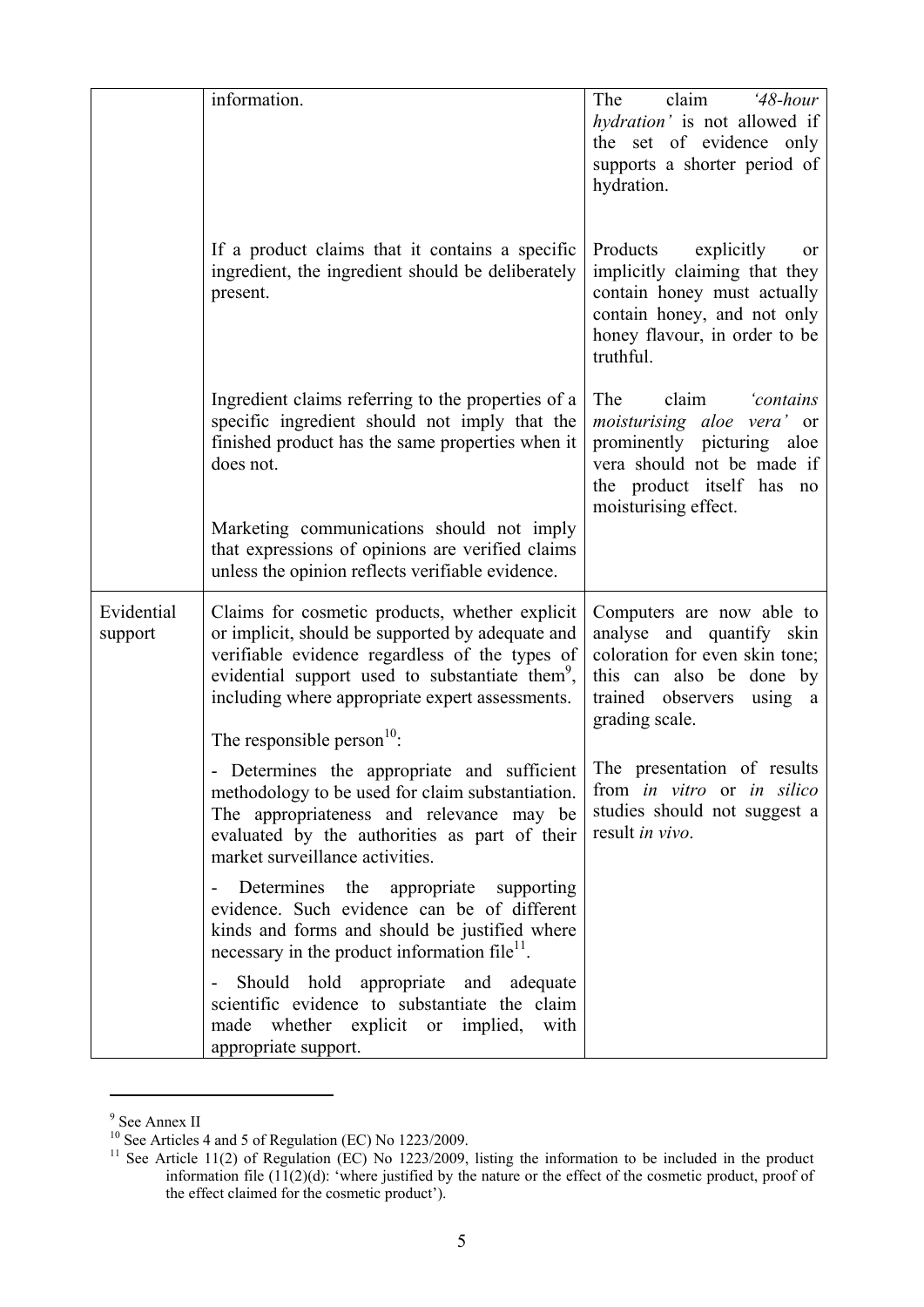|         | - May consult an expert who will provide the<br>appropriate support.                                                                                                                                                                                                |                                                                                                                                                                           |
|---------|---------------------------------------------------------------------------------------------------------------------------------------------------------------------------------------------------------------------------------------------------------------------|---------------------------------------------------------------------------------------------------------------------------------------------------------------------------|
|         | - Should ensure that the evidential support is<br>still applicable when the formulation of the<br>product changes.                                                                                                                                                  |                                                                                                                                                                           |
|         | Evidence for claim substantiation should take<br>into account state of the art practices (see Annex<br>II on best practices).                                                                                                                                       |                                                                                                                                                                           |
|         | Where studies are being used as evidence, they<br>should be relevant to the product and to the<br>benefit claimed, should follow well-designed,<br>well-conducted methodologies (valid, reliable<br>and reproducible) and should respect ethical<br>considerations. |                                                                                                                                                                           |
|         | The level of evidence or substantiation should<br>be consistent with the type of claim being made,<br>in particular for claims where lack of efficacy<br>may cause a safety problem, e.g. sun protection<br>claims $^{12}$ .                                        |                                                                                                                                                                           |
|         | Statements of clear exaggeration <sup>13</sup> which are not<br>to be taken literally by the average end user<br>(hyperbole) or statements of an abstract nature<br>should not require substantiation.                                                              | A claim 'this perfume gives<br>you wings' is hyperbolic, as<br>no one would take it literally<br>and expect to grow wings.                                                |
|         | A claim extrapolating (explicitly or implicitly)<br>ingredient properties to the finished product<br>should be supported by adequate and verifiable<br>evidence, such as by demonstrating the presence<br>of the ingredient at an effective concentration.          |                                                                                                                                                                           |
|         | Assessment of the acceptability of a claim<br>should be based on the weight of evidence of all<br>information<br>studies, data<br>and<br>available<br>depending on the nature of the claim and the<br>prevailing general knowledge by the end users.                |                                                                                                                                                                           |
| Honesty | Presentations of a product's performance should<br>not go beyond the available supporting<br>evidence.                                                                                                                                                              | The<br>claim<br>'one<br>million<br>this<br>prefer<br>consumers<br>should<br>product'<br>not<br>be<br>allowed if based only on the<br>sale figure of one million<br>units. |
|         |                                                                                                                                                                                                                                                                     | Claims about efficacy should                                                                                                                                              |

 $12$  See Recommendation 2006/647/EC of 22 September 2006 on the efficacy of sunscreen products and the

claims made relating thereto, OJ L 265, 26.9.2006, p. 39.<br><sup>13</sup> See Article 5 of Directive 2005/29/EC ('(...) the common and legitimate advertising practice of making exaggerated statements or statements which are not meant to be taken literally is not considered as an unfair practice').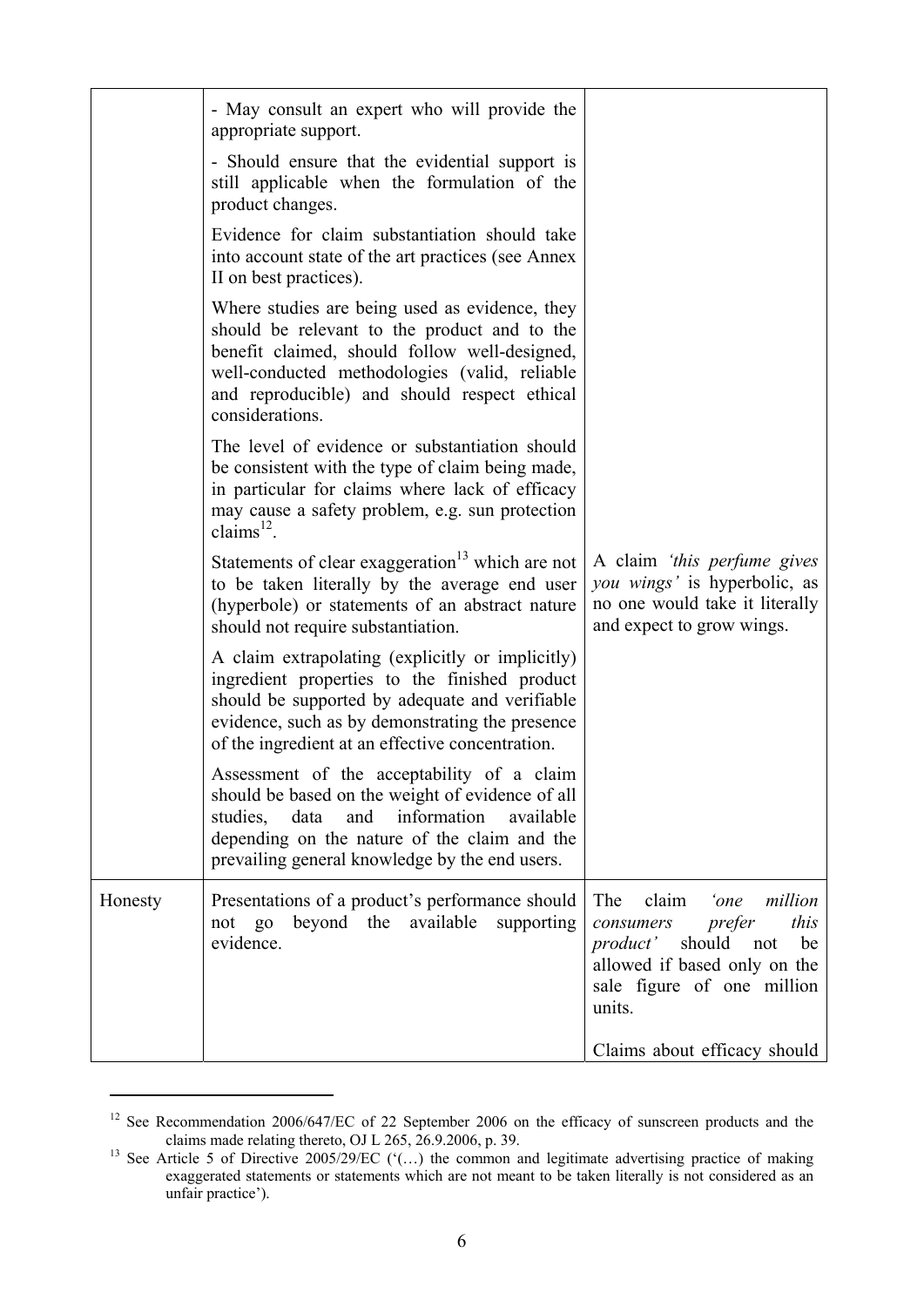|          |                                                                                                                                                                                                       | not be based on electronically                                                                                                                                                                                                                                                                                      |
|----------|-------------------------------------------------------------------------------------------------------------------------------------------------------------------------------------------------------|---------------------------------------------------------------------------------------------------------------------------------------------------------------------------------------------------------------------------------------------------------------------------------------------------------------------|
|          |                                                                                                                                                                                                       | manipulated 'before'/ 'after'<br>images if the<br>display is<br>misleading<br>the<br>as<br>to<br>performance of the product.                                                                                                                                                                                        |
|          | Claims should not attribute to the product<br>concerned specific ( <i>i.e.</i> unique) characteristics if<br>similar<br>products<br>possess<br>the<br>same<br>characteristics.                        | Claims<br>about<br>improved<br>of<br>properties<br>new<br>a<br>formulation should reflect the<br>improvement<br>actual<br>and<br>should not be overstated.                                                                                                                                                          |
|          |                                                                                                                                                                                                       | fragrances<br>Fine<br>usually<br>contain such a high amount of<br>alcohol that the additional use<br>preservatives<br>of<br>is<br>not<br>necessary. In this case, it<br>would be<br>dishonest<br>to<br>highlight in advertising the<br>fact that a certain fine<br>fragrance does not contain<br>any preservatives. |
|          | If the action of a product is linked to specific<br>conditions such as use in association with other<br>products, this should be clearly stated.                                                      | If the claimed performance of<br>a shampoo is based on the<br>combined<br>of<br>that<br>use<br>shampoo<br>with<br>hair<br>a<br>conditioner, this should be<br>specified.                                                                                                                                            |
| Fairness | Claims<br>cosmetic<br>products<br>for<br>should<br>be <sub>1</sub><br>should<br>objective<br>the<br>and<br>denigrate<br>not<br>competitors, nor should<br>they denigrate<br>ingredients legally used. | A claim <i>'contrary to product</i><br>$X_{1}$<br>this product does not<br>contain ingredient Y which is<br>known to be irritating' should<br>not be made.                                                                                                                                                          |
|          |                                                                                                                                                                                                       | 'Well tolerated as it does not<br>contain mineral oils' is an<br>unfair<br>statement<br>towards<br>other products which<br>are<br>equally well tolerated.                                                                                                                                                           |
|          |                                                                                                                                                                                                       | 'Low in allergens because<br>without preservatives' is<br>unfair because it assumes that<br>all<br>preservatives<br>are<br>allergenic.                                                                                                                                                                              |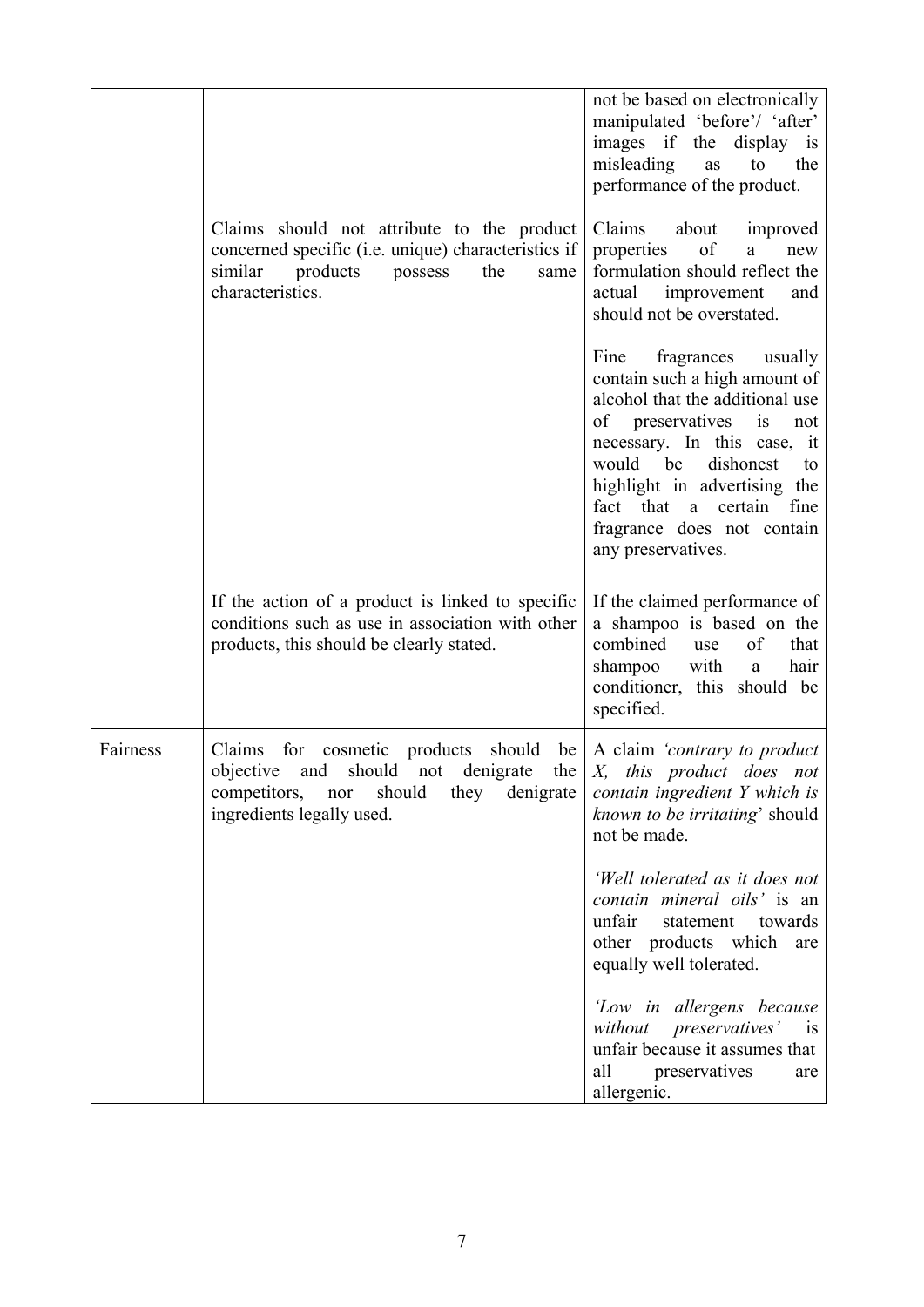|                                 | Claims for cosmetic products should not create<br>confusion with the product of a competitor $14$ .                                                                                                                                                                                                                                                                                                                                                                                                                                                                                                                        | Comparing the effectiveness<br>against wetness of an anti-<br>perspirant with<br>the<br>effectiveness against wetness<br>of a deodorant is not fair, as<br>the two are different products<br>with different functions. |
|---------------------------------|----------------------------------------------------------------------------------------------------------------------------------------------------------------------------------------------------------------------------------------------------------------------------------------------------------------------------------------------------------------------------------------------------------------------------------------------------------------------------------------------------------------------------------------------------------------------------------------------------------------------------|------------------------------------------------------------------------------------------------------------------------------------------------------------------------------------------------------------------------|
| Informed<br>decision-<br>making | Claims should be clear and understandable to<br>the average end user.<br>Claims are an integral part of products and<br>should contain information allowing the average<br>end user to make an informed choice.<br>Marketing communications should take into<br>account the capacity of the target audience<br>(population of relevant Member States or<br>segments of the population, e.g. consumers of<br>different age and gender, or professionals) to<br>comprehend the communication <sup>15</sup> . Marketing<br>communications should be clear, precise,<br>relevant and understandable by the target<br>audience. | If the product is targeting<br>professionals, it might be<br>appropriate to use technical<br>language.                                                                                                                 |

<sup>&</sup>lt;sup>14</sup> See Article 6 of Directive 2005/29/EC and Article 4 of Directive 2006/114/EC.<br><sup>15</sup> See Article 5 of Directive 2005/29/EC: commercial practices which are likely to distort the behaviour of a clearly identifiable group of consumers in a way which a trader could reasonably be expected to foresee should be assessed from the perspective of the average member of that group.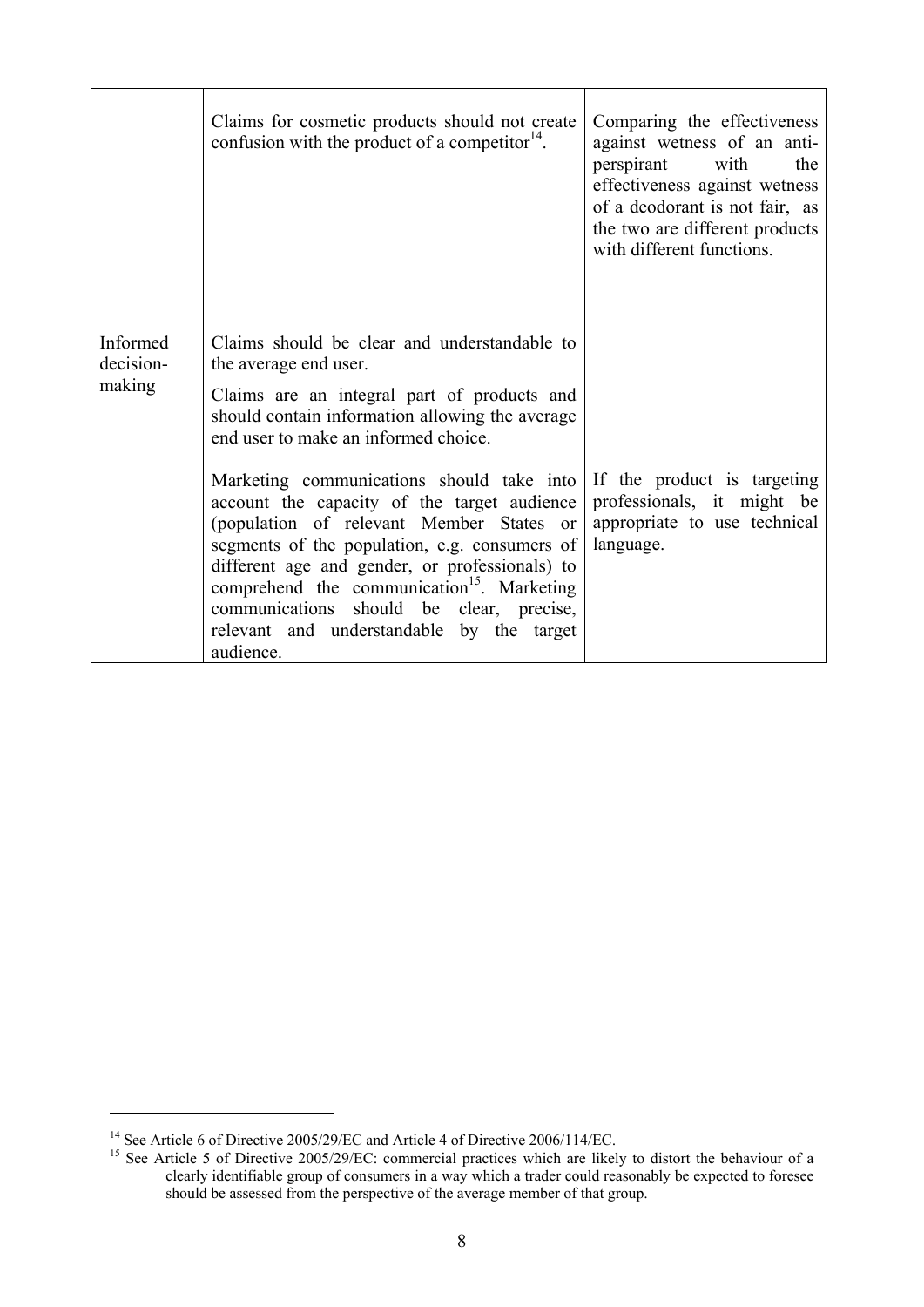#### **ANNEX II**

#### **Best practice for claim substantiation evidence**

Different types of evidential support can be used to substantiate claims. It is usual to substantiate claims by using either experimental studies or consumer perception tests and/or published information or, indeed, a combination of these.

The aim of this annex is to define best practices specifically related to the type of support used.

#### **Best practices applying to experimental studies**

Experimental studies include (but are not limited to) studies *in silico*, *in vitro, ex-vivo,* with instrumental or biochemical methods, studies conducted on volunteers, investigator evaluations, sensory evaluations, etc. Different types of experimental studies can be used to provide data on the performance of cosmetic products. It is useful to take into consideration existing relevant guidelines, e.g. guidelines relating to instrumental clinical techniques, other European or international guidelines or standards (e.g. CEN, ISO, etc.).

Such studies should comprise methods which are reliable and reproducible. The studies should follow a well-designed and scientifically valid methodology according to best practices. The criteria used for evaluation of product performance should be defined with accuracy and chosen in accordance with the aim of the test.

The experimental aspect of studies calls for reliance on knowledge and awareness of statistical principles in the design and analysis of the study, e.g. in terms of number of subjects, test samples, etc. This is necessary in order to ensure that the studies achieve scientifically and statistically valid conclusions.

A study protocol should be drawn up and validated in order to enable the study to be conducted and monitored appropriately, thereby ensuring its quality. Whatever the type of study, it is important that the person conducting the study:

- − has the appropriate qualifications;
- − has training and experience in the field of the proposed study; and
- − has high ethical qualities standards and professional integrity.

Test facilities should maintain a quality assurance system, including standardised operating procedures.

A monitoring system should be set up for each study in order to ensure that the protocol and the operating procedures are correctly followed.

Data processing and the interpretation of results should be fair and should not overstep the limits of the test's significance. Data recording, transformations and representation in tabular or graphical form should be transparent or clearly explained, if complex. It should not be designed to overstate the effect(s) measured. Appropriate statistical analysis of the data should be performed.

*Ex vivo/in vitro* tests should be conducted under standardised conditions and their protocols should refer to published and/or 'in house' validated methods. Clear descriptions of the methodology will be documented, as well as the statistical analysis of the data. These tests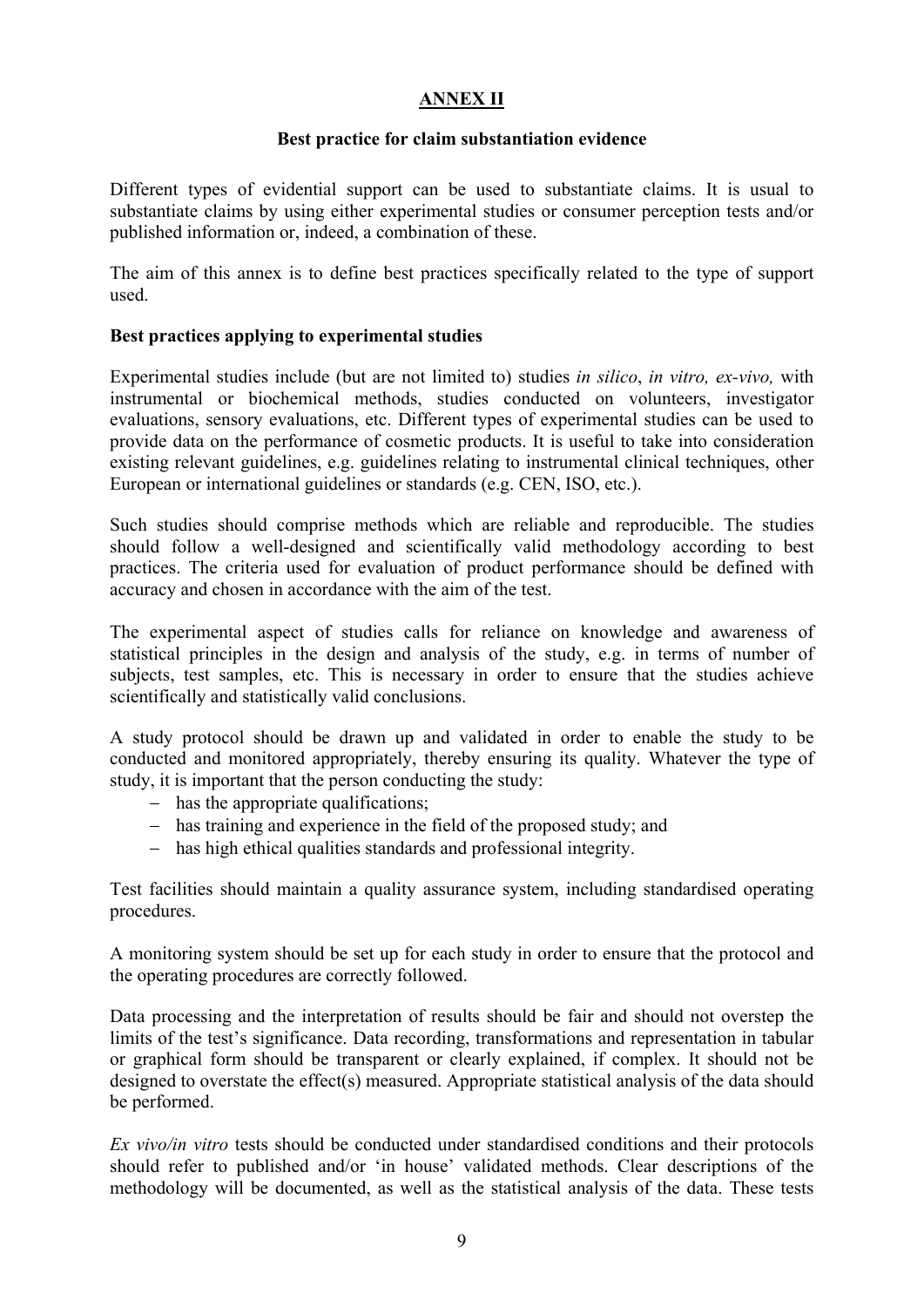should be conducted in a controlled environment. To be used as evidence, such tests should be predictive of an action or representative of an *in vivo* effect, but studies on humans should validate these predictive effects if necessary.

Studies conducted on volunteers should follow ethical principles<sup>16</sup> and products tested should have been assessed as safe. Human studies should be conducted on the target population where necessary, and be defined by strict inclusion/exclusion criteria.

Products may bear claims that relate to the nature of experimental studies. Consumer expectations regarding these claims may vary depending, in particular, upon the presentation of the claim and its specific context. However, in all circumstances, consumers will expect that such claims are made only when the effects tested are favourable.

The claim "tolerance tested" means that the product underwent tests under the supervision of a scientifically qualified professional intended to study its tolerance on a target group and that the results of those tests show that the product was well tolerated by this group.

The claim "tested under medical supervision" indicates that the product underwent tests conducted under the supervision of a medically qualified professional, such as a medical doctor or a dentist. Depending on the presentation of the claim, it may, for example, refer to a specific efficacy of the product or to skin tolerance.

The claim "dermatologically tested" implies that the product was tested on humans under the supervision of a dermatologist. Depending on the presentation of the claim, it may, refer to a specific efficacy or tolerance of the product. Consumer self-perceptions studies are not appropriate to support such claims.<sup>17</sup> The same logic would apply to a claim referring to any other medical discipline.

The claim "clinically tested" refers to expertise, process or conditions under which the tests were carried out. "Clinically tested" means that the product was tested on humans under the supervision of a medically qualified professional or another scientifically qualified professional according to a clinical protocol or in a clinical setting.

A report should be prepared which includes clear identification of the product, enabling establishment of a link to the product available on the market. This report should also include the study's objective, test schedule and test protocol, presentation of results and their interpretation, statistics, and signature of the person in charge of the study.

#### **Best practice applying to consumer perception tests**

1

Such tests evaluate consumers' perception of product efficacy and cosmetic properties based on parameters that they can observe or feel.

The experimental aspect of studies calls for reliance on knowledge and awareness of statistical principles in the design and analysis of the study, e.g. in terms of number of

<sup>&</sup>lt;sup>16</sup> For instance, the principles as stated in the Declaration of Helsinki, adopted by the 18th World Medical<br>Assembly, Helsinki, Finland, 1964, and its subsequent amendments, or national requirements.

<sup>&</sup>lt;sup>17</sup> The use of the claim "dermatologically tested" for cosmetic products was assessed by the European Court of Justice in Case C-99/01. In its decision, the Court clarified that the average consumer's expectation of such a claim is that the product underwent tests intended to study its effects on the skin and that the results of those tests were positive and showed that the product was well tolerated.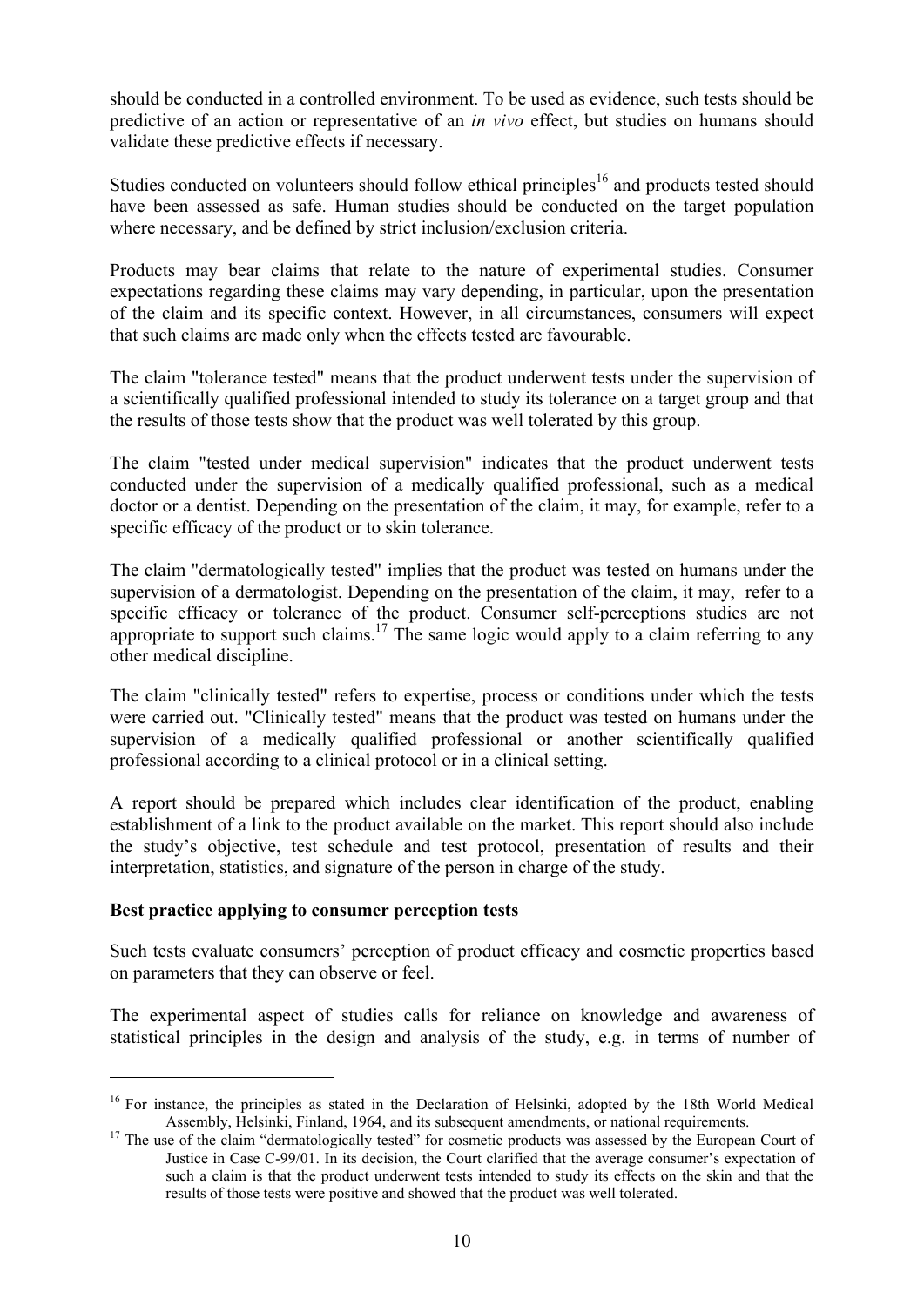subjects, test samples, etc. This is necessary in order to ensure that the studies achieve scientifically valid conclusions.

A study protocol should be drawn up and validated in order to enable the study to be conducted and monitored appropriately, thereby ensuring its quality.

Studies conducted on consumers should follow ethical principles<sup>16</sup> and products tested should have been assessed as safe. Human studies should be conducted on a statistically representative sample of the target population, defined by strict inclusion/exclusion criteria including a clear definition of socio-demographic criteria.

A critical point for the validity of consumer tests is the wording of the questionnaire.

The questions and proposed answers should be clear enough to be unequivocally understood by participants. The answers scale should be well balanced (e.g. same number of positive and negative answers (a nominal, ordinal or visual analogical notation scale may be used)) and not capable of influencing the answer.

Special attention should be paid to the wording of questions for which responses will be used to substantiate the claim: the claim should be directly substantiated by the results related to the relevant question without any questionable interpretation.

Data processing and the interpretation of results should be fair and should not overstep the limits of the test's significance. Data recording, transformations and representation in tabular or graphical form should be transparent or clearly explained if complex. It should not be designed to overstate the effect(s) measured. Appropriate statistical analysis of the data should be performed.

A report should be prepared which includes clear identification of the product, enabling establishment of a link to the product available on the market. This report should also include the study's objective, test schedule and test protocol, presentation of results and their interpretation, statistics, and signature of the person in charge of the study.

# **Best practice applying to the use of published information**

Published information may include scientific publications, scientific state-of-the-art and market data.

Reference to scientific publications on ingredients or combinations of ingredients to substantiate a claim is acceptable provided that they are relevant to the cosmetic product and the claim made. Particular weight can be given to articles that have been peer-reviewed before being published in the scientific literature where they are open to scrutiny by the scientific community at large.

Market data (e.g. a company's market share within a specific product category in a specific country) may be a legitimate source of information to substantiate claims. Such data should be relevant to the claim made and representative of the market in question.

For example, the claim to be the best selling toothpaste in Europe may be supported by sales data from a reputable source such as a third party market research company.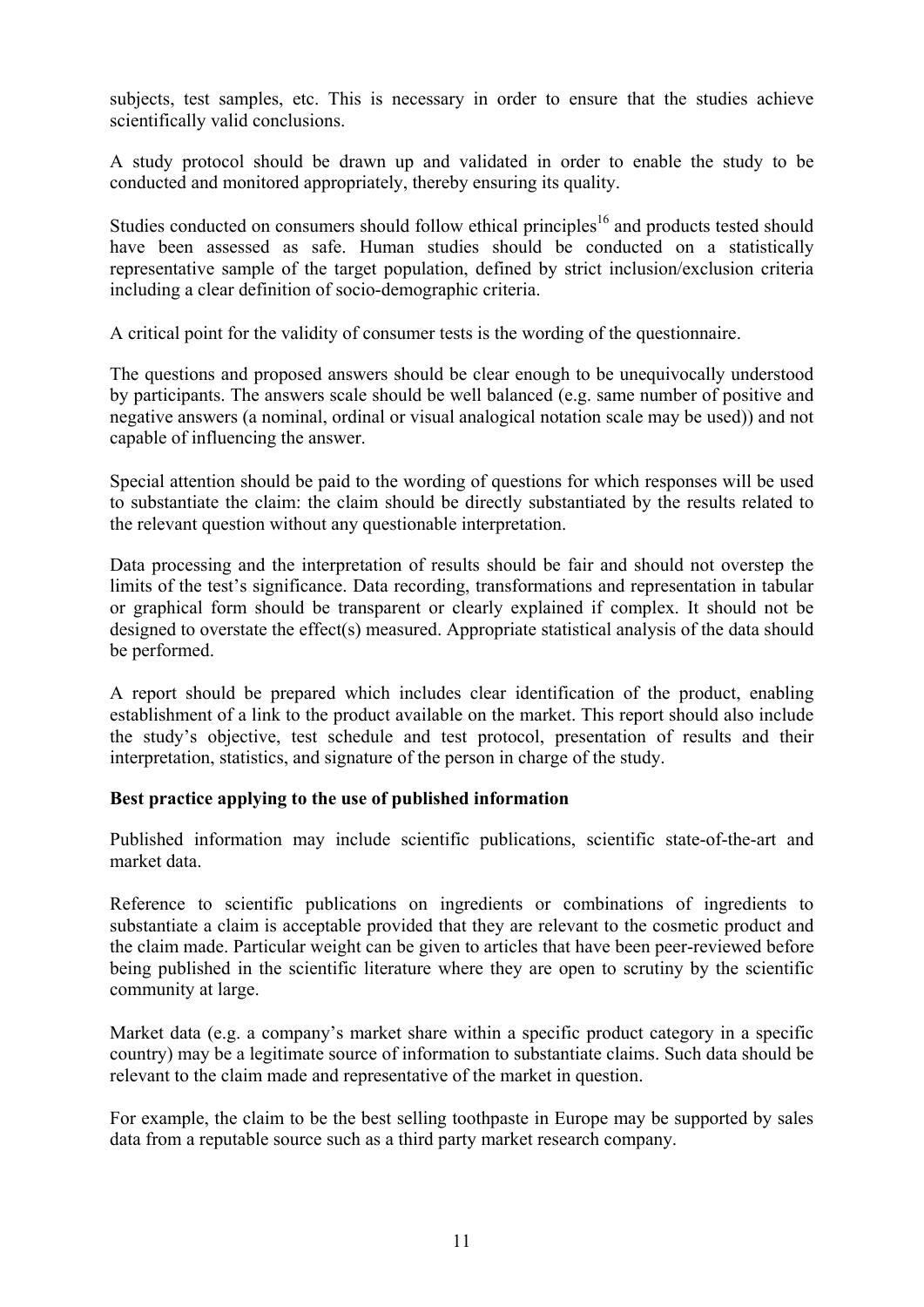# **ANNEX III**

## **Free from claims**

In the case of "free from claims", more guidance is needed for the application of the common criteria to provide an adequate and sufficient protection of consumers and professionals from misleading claims.

| Criterion          | Description                                                                                                                                                                                                                                                                                                                                                                                                                                                                                                                  | Examples of claims (only<br>illustrative<br>and<br>not<br>exhaustive) and remarks                                                                                                             |
|--------------------|------------------------------------------------------------------------------------------------------------------------------------------------------------------------------------------------------------------------------------------------------------------------------------------------------------------------------------------------------------------------------------------------------------------------------------------------------------------------------------------------------------------------------|-----------------------------------------------------------------------------------------------------------------------------------------------------------------------------------------------|
| Legal compliance   | "Free from" claims or claims<br>with similar meaning should<br>not be made concerning (an)<br>ingredient(s)<br>which<br>is<br>prohibited for<br>use<br>1n<br>cosmetics<br>by Regulation<br>(EC) No 1223/2009.                                                                                                                                                                                                                                                                                                                | The<br>claim<br>'free<br>from<br>Corticosteroids'<br>$\overline{1}S$<br>not<br>allowed, as Corticosteroids<br>are banned by EU cosmetics<br>legislation.                                      |
| Truthfulness       | In case claims in relation to<br>the absence of ingredients are<br>made in relation to functional<br>groups of ingredients that are<br>defined in Regulation (EC)<br>1223/2009, such<br>N <sub>0</sub><br>as<br>preservatives and colorants,<br>the product should<br>not<br>contain any ingredient that<br>belongs to the group<br>as<br>defined in this Regulation.<br>If it is claimed on the product<br>that it does not contain a<br>specific ingredient(s), the<br>ingredient should not<br>be<br>present or released. | The<br>claim<br>'free<br>from<br>Formaldehyde'<br><b>1S</b><br>not<br>allowed, if the<br>product<br>formaldehyde<br>contains<br>a<br>releasing ingredient<br>(e.g.<br>Diazolidinyl Urea).     |
| Evidential support | The absence of (a) specific<br>ingredient(s)<br>should<br>be<br>demonstrated by adequate<br>and verifiable evidence.                                                                                                                                                                                                                                                                                                                                                                                                         | See<br>"Best<br>$\mathbf{I}$<br>Annex<br>on<br>practices<br>applying<br>to<br>experimental studies".                                                                                          |
| Honesty            | "Free from" claims or claims<br>with similar meaning should<br>not be allowed when they<br>refer to an ingredient which<br>is typically not used in the<br>particular kind of cosmetic                                                                                                                                                                                                                                                                                                                                       | Fine<br>fragrances<br>usually<br>contain such a high amount<br>of alcohol that the additional<br>use of preservatives is not<br>necessary. In this case, it<br>would<br>dishonest<br>be<br>to |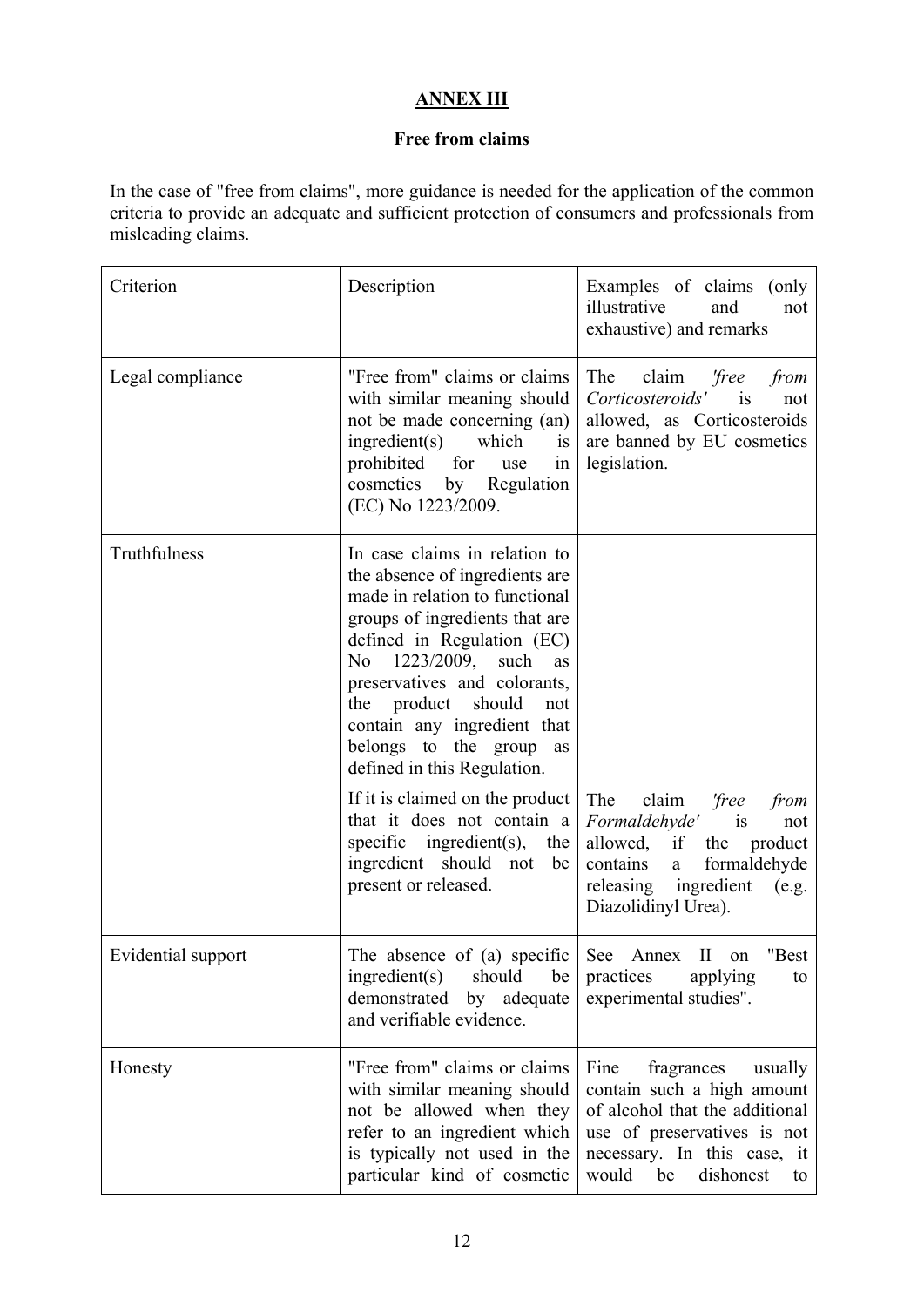|          | product.                                                                                                                                                                                                                                                                                                                                                                                                                                                   | highlight in advertising the<br>fact that a certain<br>fine<br>fragrance does not contain<br>any preservative.                                                                                                                                                                                                                                                                                                                                                                                                                                                                                                                                                                                  |
|----------|------------------------------------------------------------------------------------------------------------------------------------------------------------------------------------------------------------------------------------------------------------------------------------------------------------------------------------------------------------------------------------------------------------------------------------------------------------|-------------------------------------------------------------------------------------------------------------------------------------------------------------------------------------------------------------------------------------------------------------------------------------------------------------------------------------------------------------------------------------------------------------------------------------------------------------------------------------------------------------------------------------------------------------------------------------------------------------------------------------------------------------------------------------------------|
|          | "Free from" claims or claims<br>with similar meaning should<br>not be allowed when they<br>imply guaranteed properties<br>of the product, based on the<br>absence of $(an)$ ingredient $(s)$ ,<br>which cannot be given.                                                                                                                                                                                                                                   | claim<br>'free<br>The<br>from<br>allergenic/sensitizing<br>substances' is not allowed. A<br>complete absence of the risk<br>of an allergic reaction cannot<br>guaranteed<br>and<br>the<br>be<br>product should not give the<br>impression that it does.                                                                                                                                                                                                                                                                                                                                                                                                                                         |
|          | "Free from" claims or claims<br>similar<br>with<br>meaning<br>addressing functional groups<br>of ingredients should not be<br>allowed if<br>the<br>product<br>ingredients<br>with<br>contains<br>functions<br>multiple<br>and<br>among these is the function<br>that the product is claimed to<br>be free from. Exceptions<br>might be possible (e.g. based<br>on challenge test results of<br>formula without<br>the<br>the<br>particular ingredient(s)). | The<br>claim<br>'free<br>from<br><i>preservatives'</i> should not be<br>used when a product contains<br>(an) ingredient(s) showing a<br>effect<br>protective<br>against<br>microorganisms, which are<br>not included in Annex V of<br>Regulation 1223/2009, e. g.<br>alcohol. If the responsible<br>person has evidence that the<br>particular ingredient or the<br>of<br>combination<br>such<br>ingredients<br>does<br>not<br>contribute<br>the product<br>to<br>might<br>protection, it<br>be<br>appropriate to use the claim<br>(e.g. challenge test results of<br>the<br>formula without the<br>particular ingredient).<br>claim <i>'free</i><br>The<br>from<br>perfume' should not be used |
|          |                                                                                                                                                                                                                                                                                                                                                                                                                                                            | when a product contains an<br>ingredient which exerts a<br>perfuming function in the<br>product, regardless of<br>its<br>other possible functions in<br>the product.                                                                                                                                                                                                                                                                                                                                                                                                                                                                                                                            |
| Fairness | "Free from" claims or claims<br>with similar meaning should<br>not be allowed when they<br>imply a denigrating message,<br>notably when they are mainly<br>based<br>presumed<br>on<br>a<br>negative perception on the<br>safety of the ingredient (or                                                                                                                                                                                                      | Certain parabens are safe<br>when used in accordance to<br>Regulation<br>(EC)<br>N <sub>0</sub><br>1223/2009. Considering the<br>all<br>fact<br>that<br>cosmetic<br>products must be safe, the<br>claim 'free from parabens'<br>should<br>not be<br>accepted,                                                                                                                                                                                                                                                                                                                                                                                                                                   |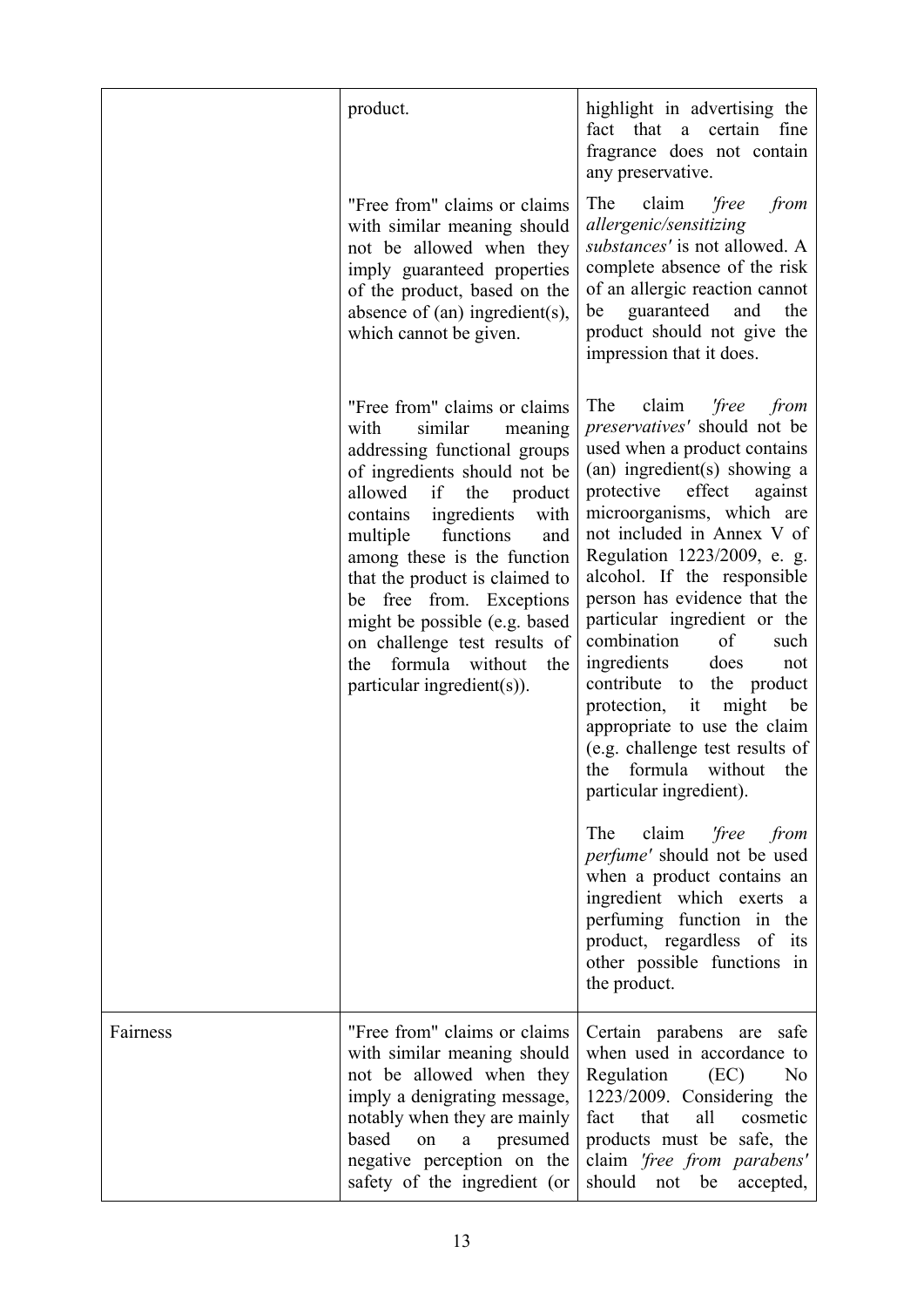|                          | group of ingredients).                                                                                                                                                                      | because it is denigrating the<br>entire group of parabens.<br>Phenoxyethanol and triclosan<br>are safe when used according<br>to the Cosmetics Regulation.<br>Hence the claim free from<br>these substances should not<br>be accepted because it is<br>denigrating<br>authorised<br>substances.                                                                                                      |
|--------------------------|---------------------------------------------------------------------------------------------------------------------------------------------------------------------------------------------|------------------------------------------------------------------------------------------------------------------------------------------------------------------------------------------------------------------------------------------------------------------------------------------------------------------------------------------------------------------------------------------------------|
| Informed decision-making | "Free from" claims or claims<br>with similar meaning should<br>be permitted when they allow<br>informed choice to a<br>an<br>specific target group<br><sub>or</sub><br>groups of end users. | The following claims should<br>be permitted if they also<br>comply with the<br>other<br>common criteria:<br><i>free from alcohol'</i> , e.g. in a<br>mouthwash intended as a<br>family product;<br>'free from animal-derived<br>ingredients', e.g. in products<br>intended for vegans; or<br><i>free from acetone'</i> , e.g. in<br>nail polish, for users wishing<br>to avoid its particular smell. |